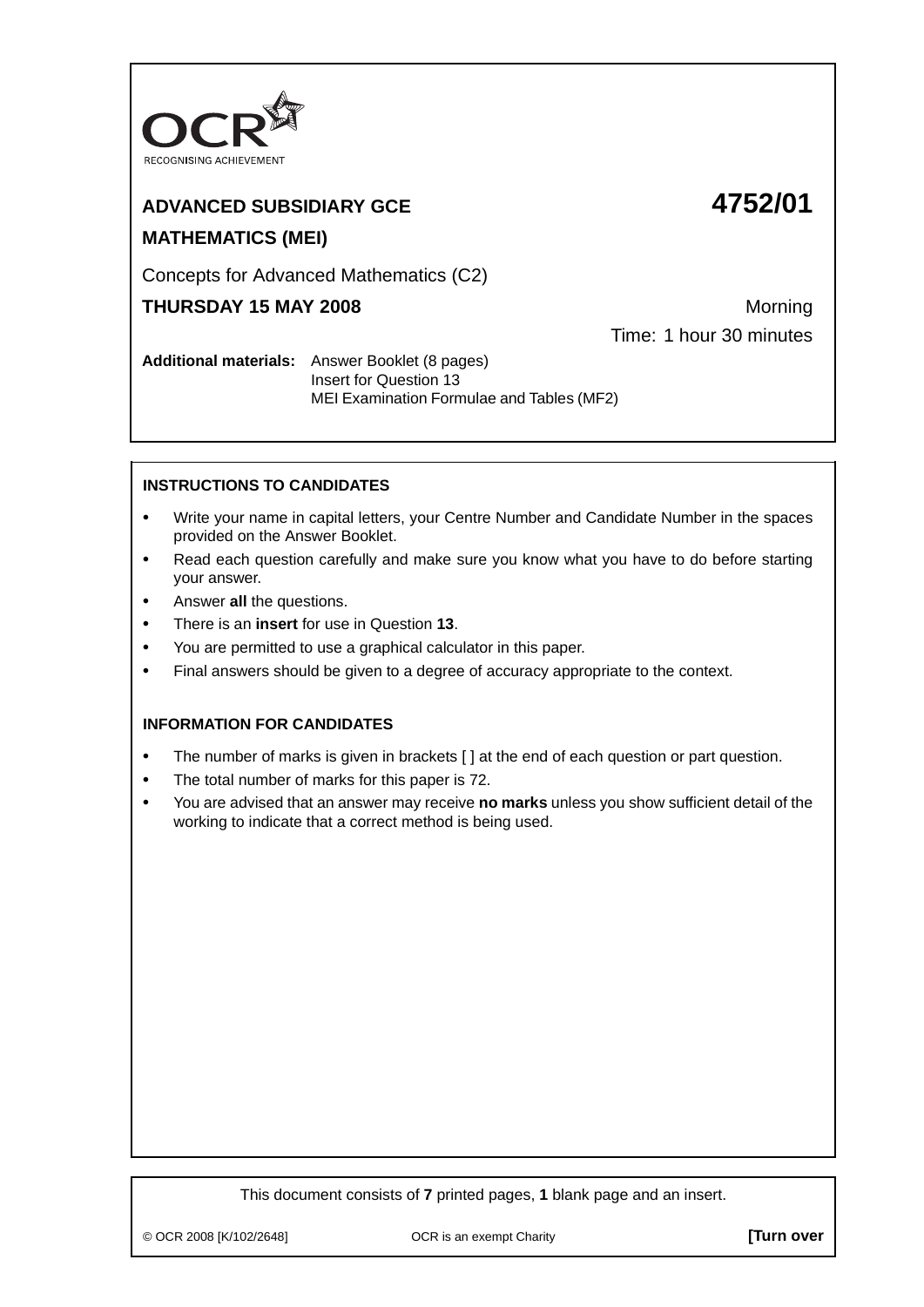### **Section A** (36 marks)

1 Express 
$$
\frac{7\pi}{6}
$$
 radians in degrees. [2]

- **2** The first term of a geometric series is 5.4 and the common ratio is 0.1.
	- **(i)** Find the fourth term of the series. [1]
	- **(ii)** Find the sum to infinity of the series. [2]
- **3** State the transformation which maps the graph of  $y = x^2 + 5$  onto the graph of  $y = 3x^2 + 15$ . [2]
- **4** Use calculus to find the set of values of *x* for which  $f(x) = 12x x^3$  is an increasing function. [3]
- **5** In Fig. 5, A and B are the points on the curve  $y = 2^x$  with *x*-coordinates 3 and 3.1 respectively.



- **(i)** Find the gradient of the chord AB. Give your answer correct to 2 decimal places. [2]
- **(ii)** Stating the points you use, find the gradient of another chord which will give a closer approximation to the gradient of the tangent to  $y = 2^x$  at A. [2]
- **6** A curve has gradient given by  $\frac{dy}{dx} = 6\sqrt{x}$ . Find the equation of the curve, given that it passes through the point  $(9, 105)$ . [4]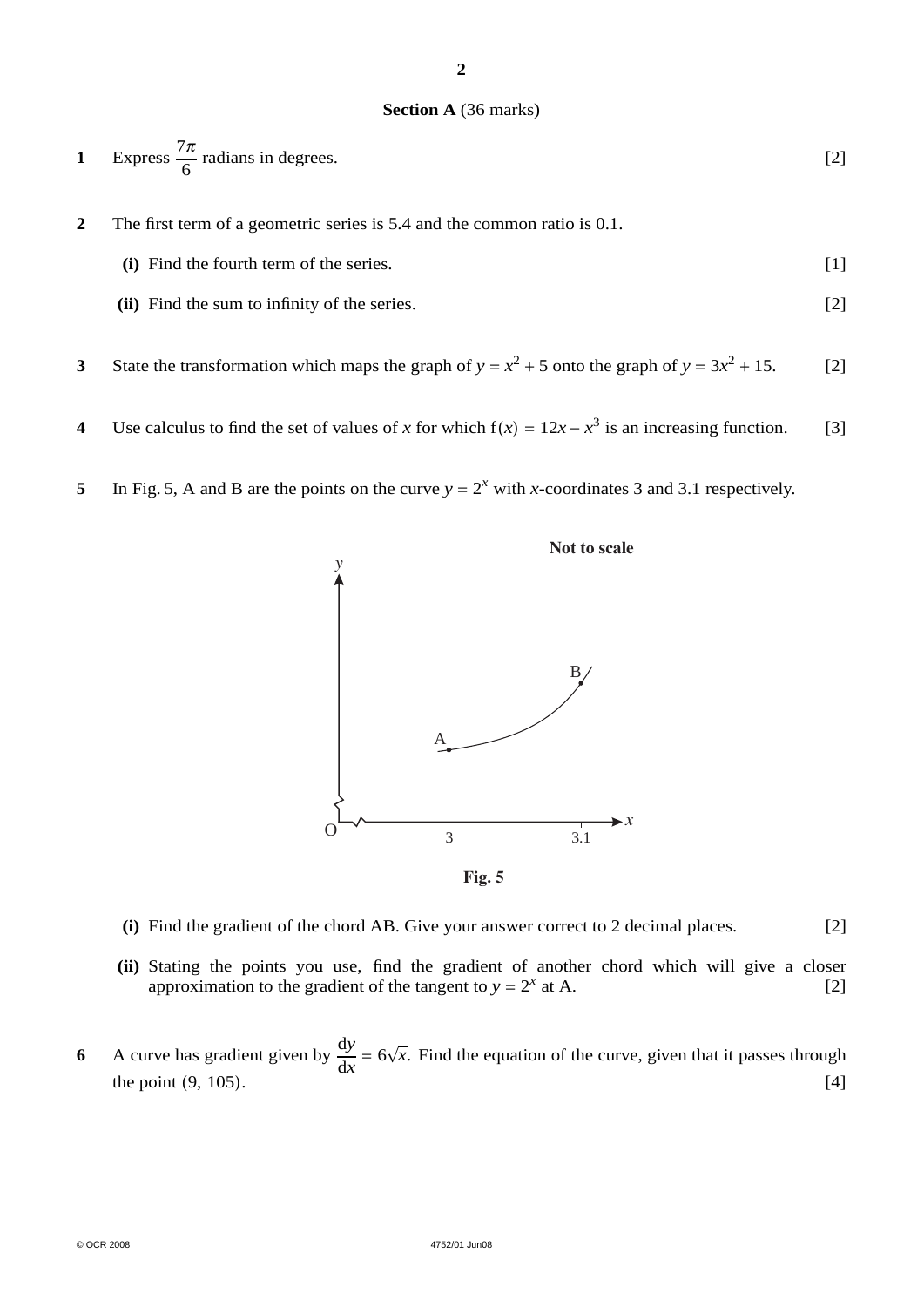

**3**

A sector of a circle of radius 6 cm has angle 1.6 radians, as shown in Fig. 7.

Find the area of the sector.

Hence find the area of the shaded segment. [5]

- **8** The 11th term of an arithmetic progression is 1. The sum of the first 10 terms is 120. Find the 4th term. [5]
- **9** Use logarithms to solve the equation  $5^x = 235$ , giving your answer correct to 2 decimal places. [3]
- **10** Showing your method, solve the equation  $2 \sin^2 \theta = \cos \theta + 2$  for values of  $\theta$  between  $0^\circ$  and 360°. [5]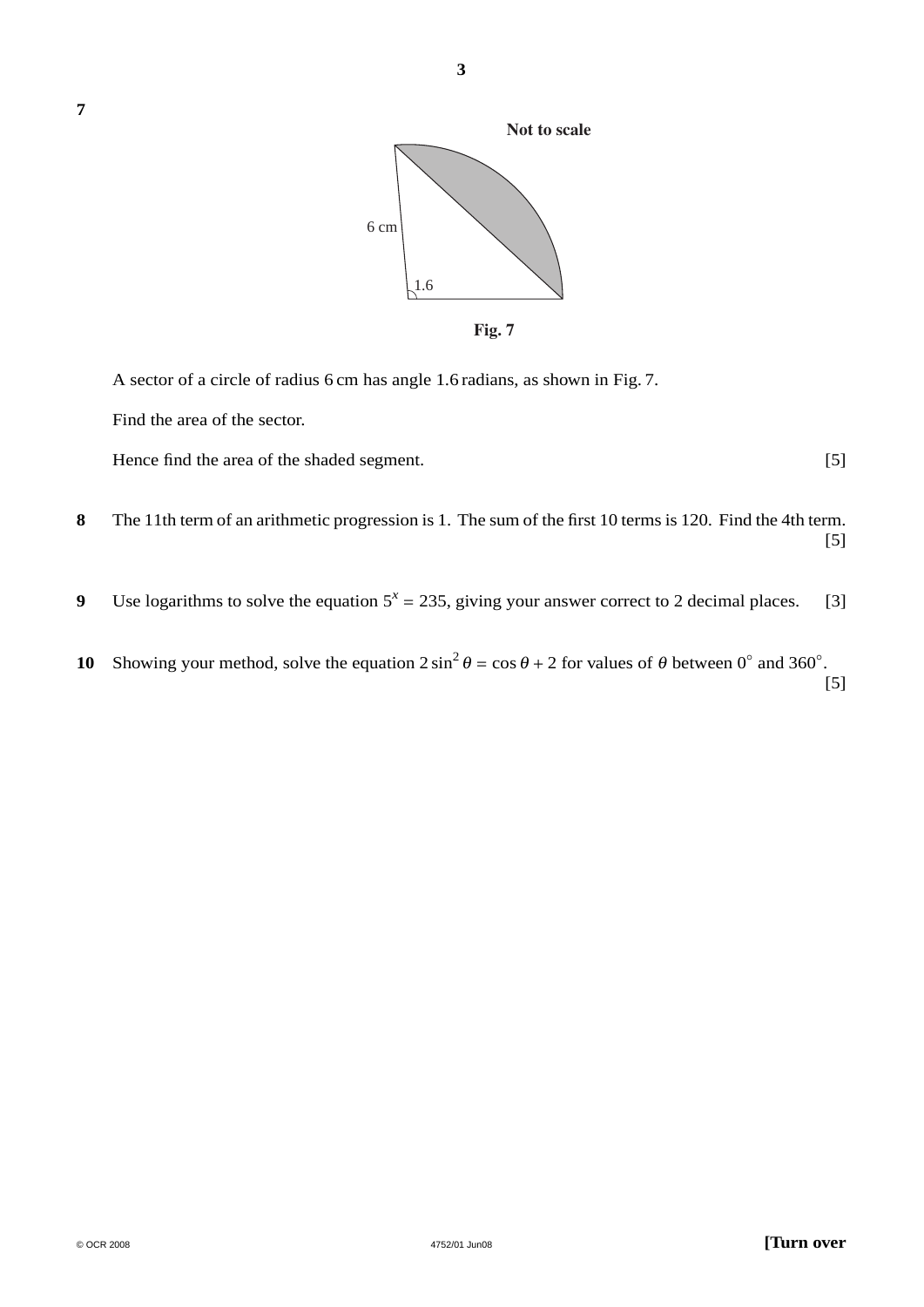

**4**



**Fig. 11**

Fig. 11 shows a sketch of the cubic curve  $y = f(x)$ . The values of *x* where it crosses the *x*-axis are −5, −2 and 2, and it crosses the *y*-axis at (0, −20).

- **(i)** Express  $f(x)$  in factorised form. [2]
- (ii) Show that the equation of the curve may be written as  $y = x^3 + 5x^2 4x 20$ . [2]
- **(iii)** Use calculus to show that, correct to 1 decimal place, the *x*-coordinate of the minimum point on the curve is 0.4.

Find also the coordinates of the maximum point on the curve, giving your answers correct to 1 decimal place. [6]

(iv) State, correct to 1 decimal place, the coordinates of the maximum point on the curve  $y = f(2x)$ .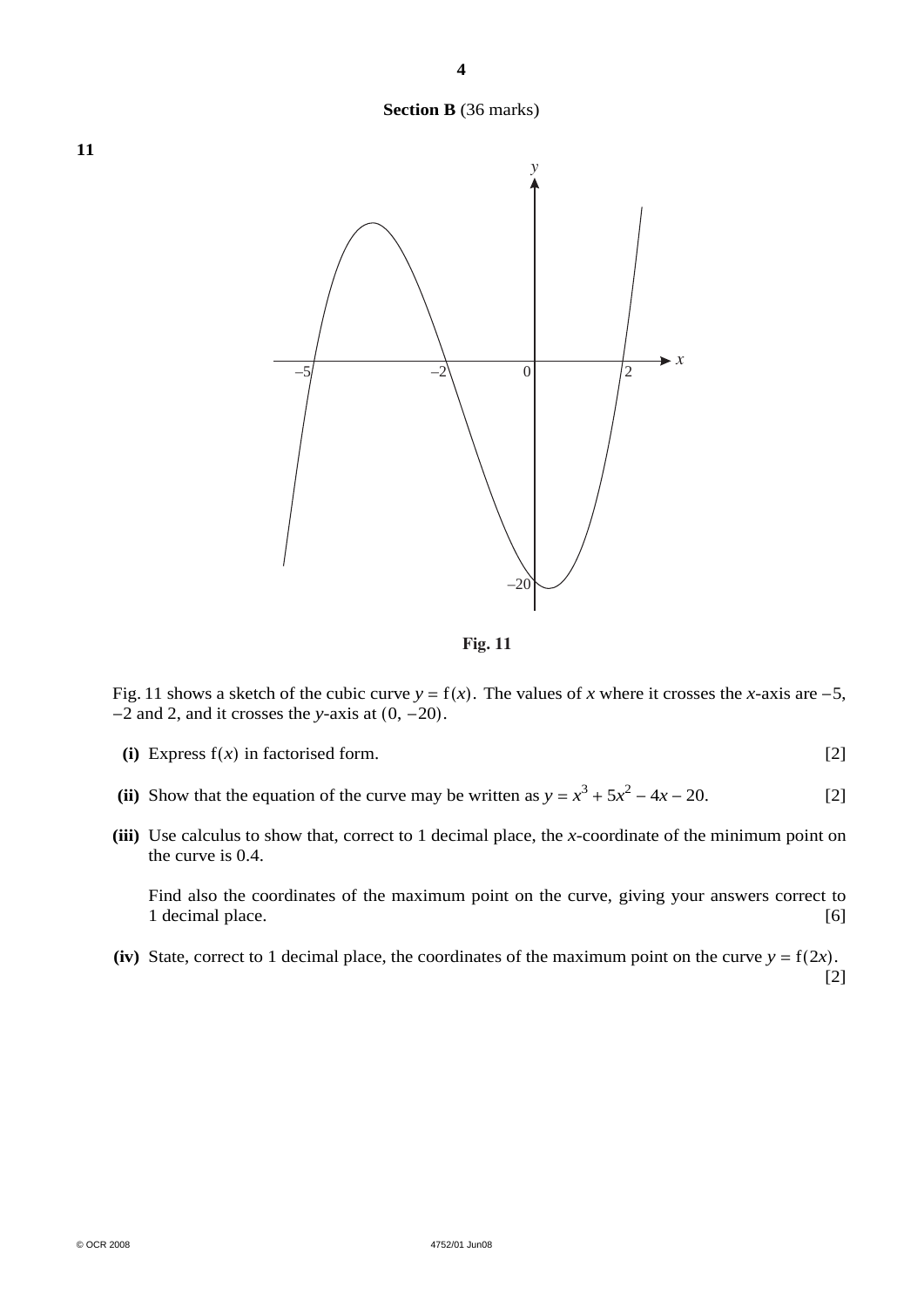

**5**

**Fig. 12** 

A water trough is a prism 2.5 m long. Fig. 12 shows the cross-section of the trough, with the depths in metres at 0.1 m intervals across the trough. The trough is full of water.

**(i)** Use the trapezium rule with 5 strips to calculate an estimate of the area of cross-section of the trough.

Hence estimate the volume of water in the trough. [5]

**(ii)** A computer program models the curve of the base of the trough, with axes as shown and units in metres, using the equation  $y = 8x^3 - 3x^2 - 0.5x - 0.15$ , for  $0 \le x \le 0.5$ .

Calculate 
$$
\int_0^{0.5} (8x^3 - 3x^2 - 0.5x - 0.15) dx
$$
 and state what this represents.

Hence find the volume of water in the trough as given by this model. [7]

**[Question 13 is printed overleaf.]**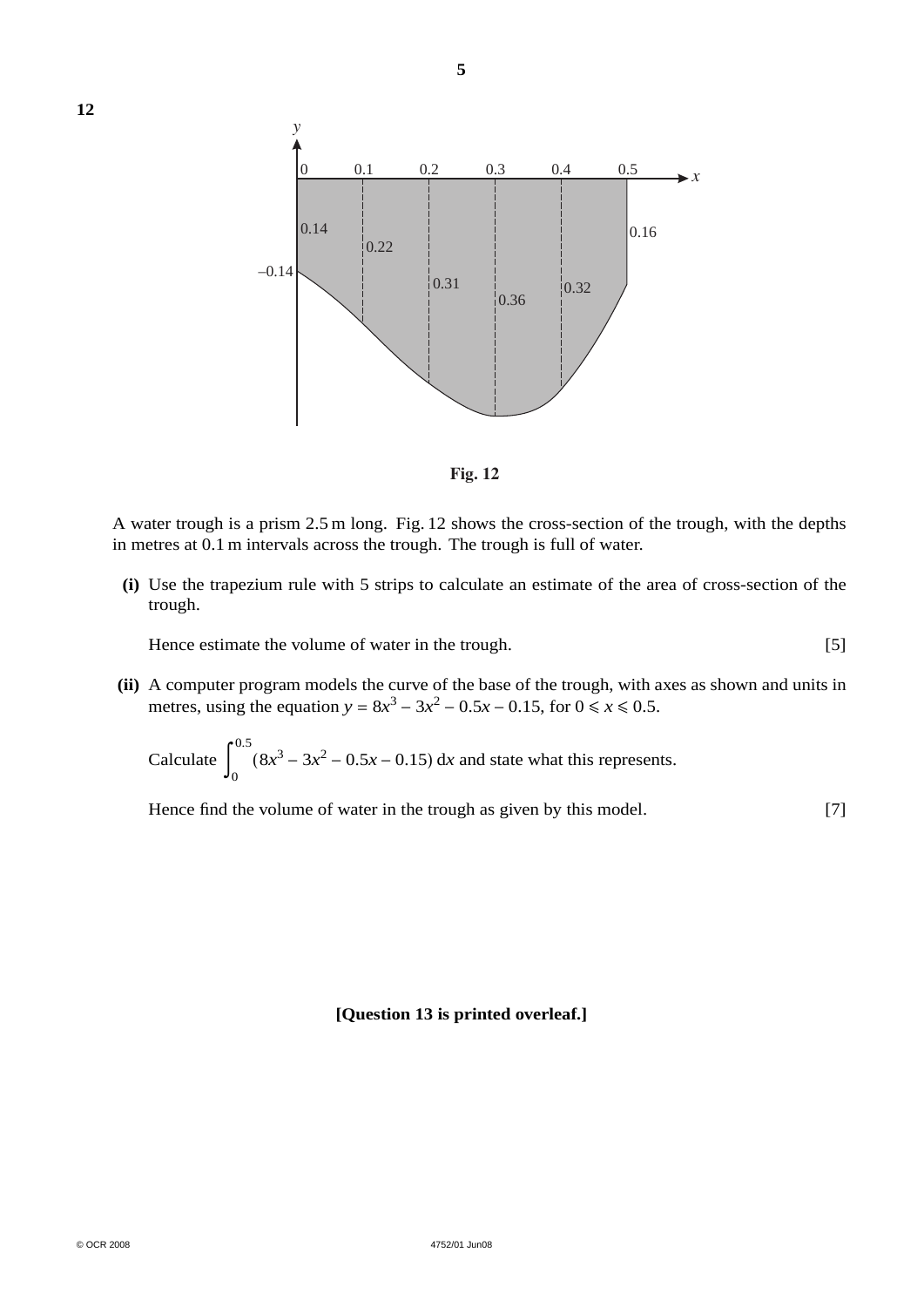**13** The percentage of the adult population visiting the cinema in Great Britain has tended to increase since the 1980s. The table shows the results of surveys in various years.

| Year                                                         | 1986/87 |    | 1991/92   1996/97   1999/00   2000/01 |    |    | 2001/02 |
|--------------------------------------------------------------|---------|----|---------------------------------------|----|----|---------|
| Percentage of the<br>adult population<br>visiting the cinema |         | 44 | 54                                    | 56 | 55 |         |

Source: Department of National Statistics, www.statistics.gov.uk

This growth may be modelled by an equation of the form

$$
P=at^b,
$$

where *P* is the percentage of the adult population visiting the cinema, *t* is the number of years after the year 1985/86 and *a* and *b* are constants to be determined.

(i) Show that, according to this model, the graph of  $\log_{10} P$  against  $\log_{10} t$  should be a straight line of gradient *b*. State, in terms of *a*, the intercept on the vertical axis. [3] of gradient  $b$ . State, in terms of  $a$ , the intercept on the vertical axis.

#### **Answer part (ii) of this question on the insert provided.**

- (ii) Complete the table of values on the insert, and plot  $\log_{10} P$  against  $\log_{10} t$ . Draw by eye a line of best fit for the data. best fit for the data.
- **(iii)** Use your graph to find the equation for *P* in terms of *t*. [4]
- **(iv)** Predict the percentage of the adult population visiting the cinema in the year 2007/2008 (i.e. when  $t = 22$ ), according to this model. [1]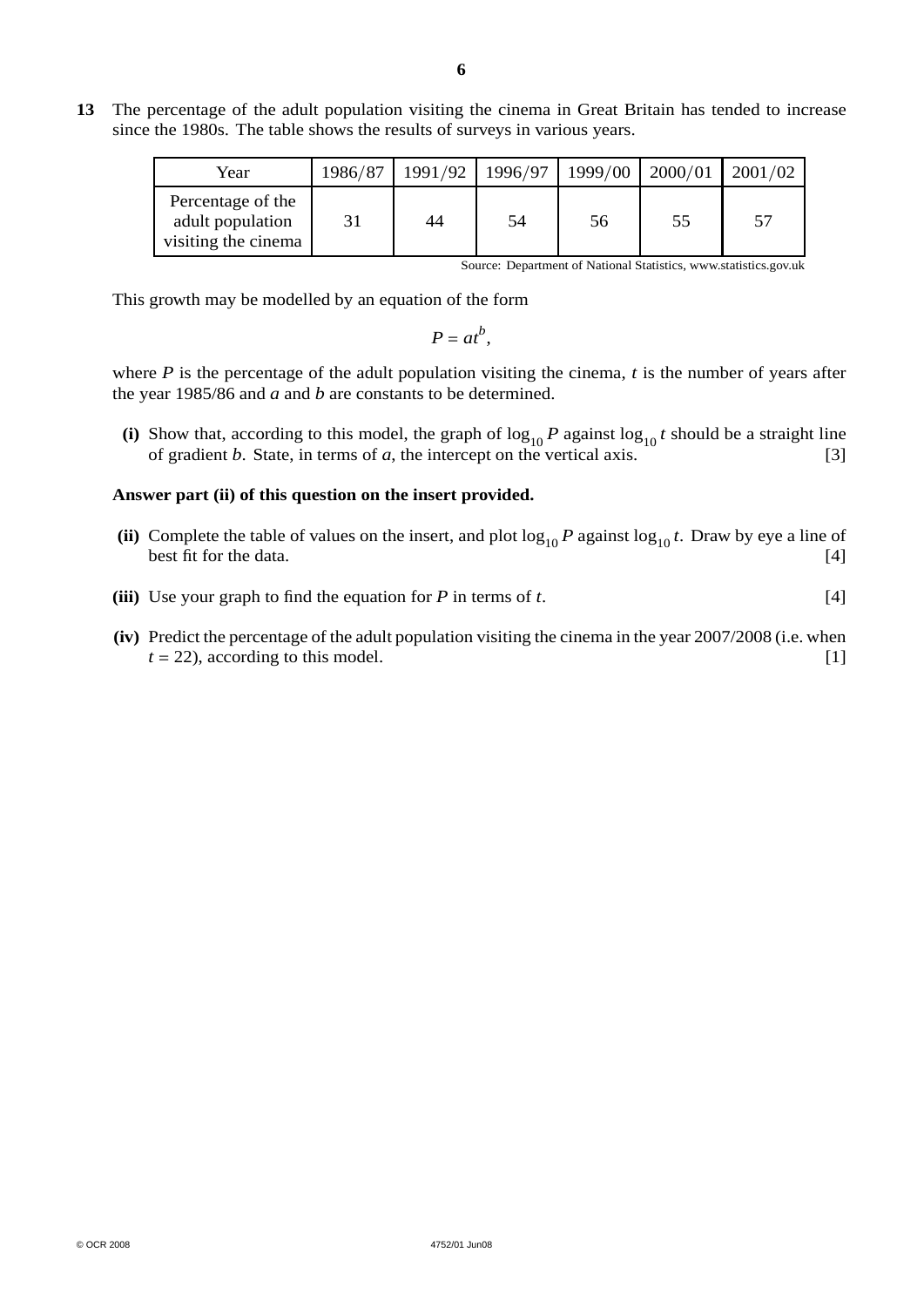## **BLANK PAGE**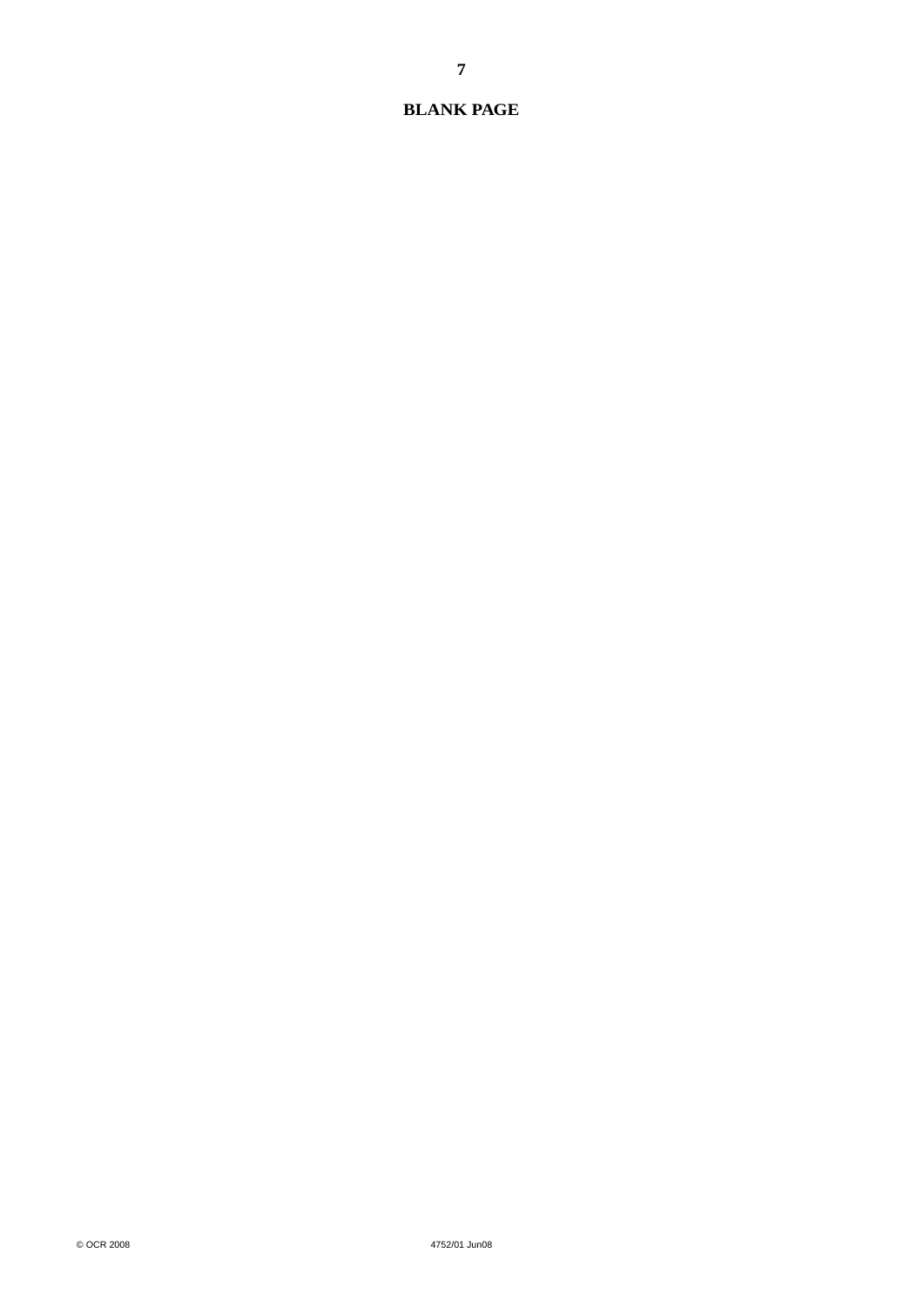#### Acknowledgements:

Q.13 Source: Department of National Statistics, www.statistics.gov.uk. Crown copyright material is reproduced with the permission of the Controller of HMSO and the Queen's Printer for Scotland.

**8**

Permission to reproduce items where third-party owned material protected by copyright is included has been sought and cleared where possible. Every reasonable effort has been made by the publisher (OCR) to trace copyright holders, but if any items requiring clearance have unwittingly been included, the publisher will be pleased to make amends at the earliest possible opportunity.

OCR is part of the Cambridge Assessment Group. Cambridge Assessment is the brand name of University of Cambridge Local Examinations Syndicate (UCLES), which is itself a department of the University of Cambridge.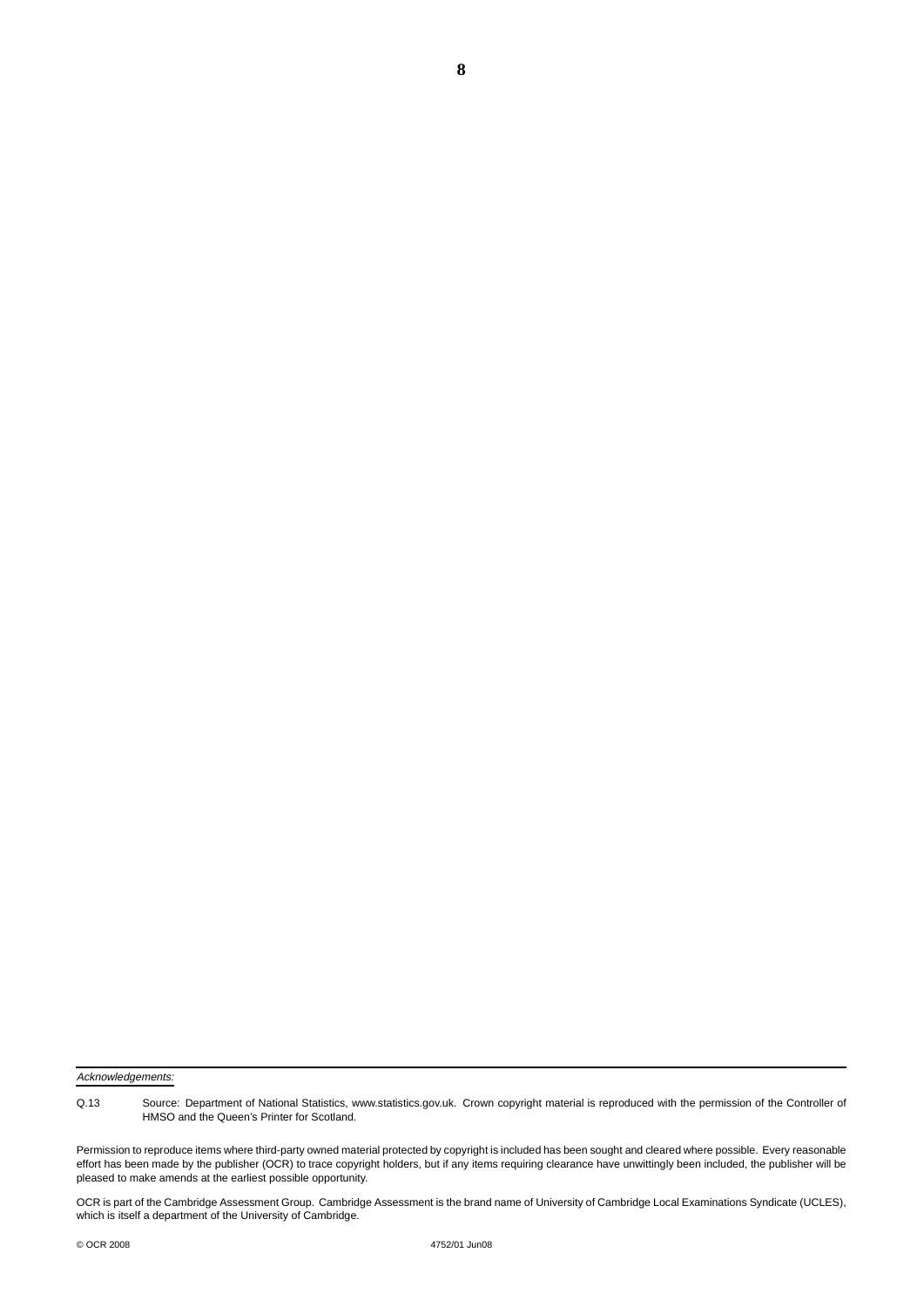| RECOGNISING ACHIEVEMENT |
|-------------------------|

| <b>ADVANCED SUBSIDIARY GCE</b><br><b>MATHEMATICS (MEI)</b>                                                                                                                                                                                                                                                                                 | 4752/01                            |
|--------------------------------------------------------------------------------------------------------------------------------------------------------------------------------------------------------------------------------------------------------------------------------------------------------------------------------------------|------------------------------------|
| Concepts for Advanced Mathematics (C2)<br><b>INSERT for Question 13</b>                                                                                                                                                                                                                                                                    |                                    |
| THURSDAY 15 MAY 2008                                                                                                                                                                                                                                                                                                                       | Morning<br>Time: 1 hour 30 minutes |
| Candidate<br>Candidate<br>Surname<br>Forename                                                                                                                                                                                                                                                                                              |                                    |
| Candidate<br>Centre<br>Number<br>Number                                                                                                                                                                                                                                                                                                    |                                    |
| <b>INSTRUCTIONS TO CANDIDATES</b><br>Write your name in capital letters, your Centre Number and Candidate Number in the boxes<br>٠<br>above.<br>This insert should be used to answer Question 13 (ii).<br>٠<br>Write your answers to Question 13 (ii) in the spaces provided in this insert, and attach it to<br>٠<br>your answer booklet. |                                    |

## This document consists of **2** printed pages.